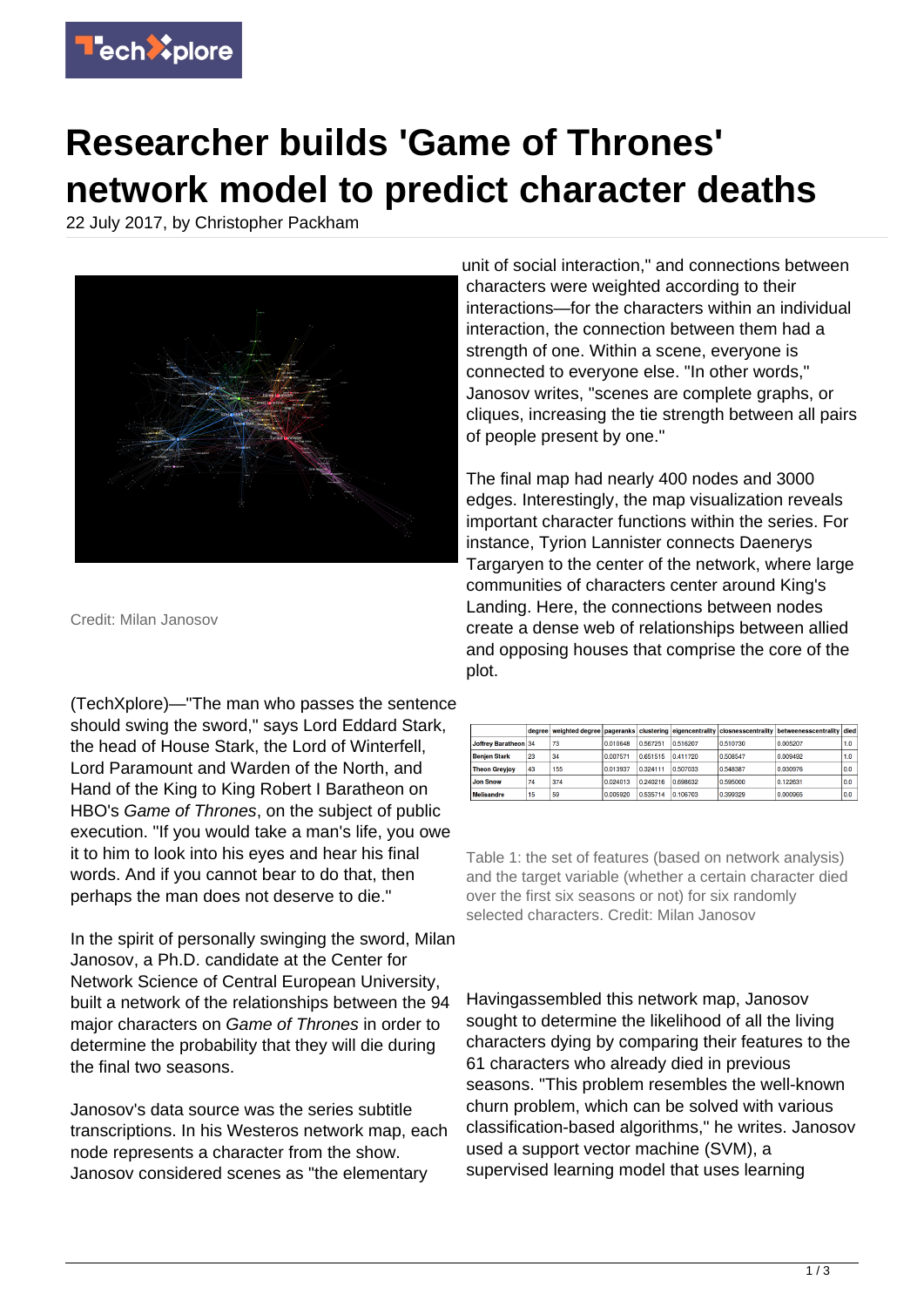

algorithms for classification and regression analysis.

## **Probabilistic Spoilers: The Top Five Characters Most Likely to Die**

Janosov provides a chart with dozens of major characters ranked according to the likelihood that they will die, according to the SVM model.

Tyene Sand, bastard daughter of Prince Oberyn Martell, is the most likely to perish, with a probability of 0.95. As the second likeliest to die, incredibly, the model selects audience favorite Daenerys Targaryen with a probability of 0.91. Third, the soulful, courageous Grey Worm, commander of the Unsullied, is predicted to die with a probability of 0.90. Fourth, Lord Robin Arryn, who likes to "make people fly" by tossing them out of the mountain fortress called the Aerie, and who is probably extremely healthy if contemporary findings about breastfeeding are accurate, is predicted to die with a probability of 0.90. And fifth: Sweet, brave Podrick Payne, squire to Tyrion Lannister and later to Brienne of Tarth, is predicted to die with 0.90 probability, tied with Robin Arryn, who is seriously one of the creepiest characters on television.

Other interesting findings: The model finds that Tyrion Lannister has only a 0.52 chance of dying, but he is likelier to meet his end than the reptilian Petyr Baelish, at 0.50. The least likely of the major characters to die according to the model is Theon "Reek" Greyjoy, whose path to redemption is exceedingly unclear absent a life-sacrificing heroic moment.

|                           | <b>Probability</b> | <b>Error</b> |
|---------------------------|--------------------|--------------|
| <b>Tyene</b>              | 0.95               | 0.04         |
| <b>Daenerys Targaryen</b> | 0.91               | 0.05         |
| <b>Grey Worm</b>          | 0.90               | 0.05         |
| <b>Robin Arryn</b>        | 0.90               | 0.06         |
| <b>Podrick</b>            | 0.88               | 0.06         |
| <b>Edmure Tully</b>       | 0.88               | 0.06         |
| <b>Greatjon Umber</b>     | 0.88               | 0.06         |
| Jaqen                     | 0.87               | 0.06         |
| <b>Bronn</b>              | 0.85               | 0.09         |
| <b>Arya Stark</b>         | 0.84               | 0.07         |
| <b>Sandor Clegane</b>     | 0.83               | 0.07         |
| <b>Brienne</b>            | 0.81               | 0.07         |
| <b>Melisandre</b>         | 0.80               | 0.07         |
| <b>Olenna Tyrell</b>      | 0.79               | 0.09         |
| <b>Yara Greyjoy</b>       | 0.74               | 0.07         |
| <b>Daario Naharis</b>     | 0.72               | 0.09         |
| <b>Jaime Lannister</b>    | 0.67               | 0.11         |
| Gendry                    | 0.65               | 0.13         |
| <b>Brandon Stark</b>      | 0.64               | 0.12         |
| Sansa Stark               | 0.59               | 0.11         |
| Varys                     | 0.56               | 0.12         |
| <b>Tyrion Lannister</b>   | 0.52               | 0.12         |
| <b>Petyr Baelish</b>      | 0.50               | 0.14         |
| Qyburn                    | 0.50               | 0.11         |
| <b>Jon Snow</b>           | 0.45               | 0.10         |
| <b>Dolorous Edd</b>       | 0.45               | 0.11         |
| Gilly                     | 0.37               | 0.12         |
| <b>Samwell Tarly</b>      | 0.35               | 0.14         |
| <b>Cersei Lannister</b>   | 0.35               | 0.16         |
| <b>Davos</b>              | 0.32               | 0.08         |
| <b>Missandei</b>          | 0.28               | 0.10         |
| Obara                     | 0.25               | 0.08         |
| Tormund                   | 0.14               | 0.08         |
| <b>Jorah Mormont</b>      | 0.05               | 0.06         |
| <b>Theon Greyjoy</b>      | 0.05               | 0.06         |